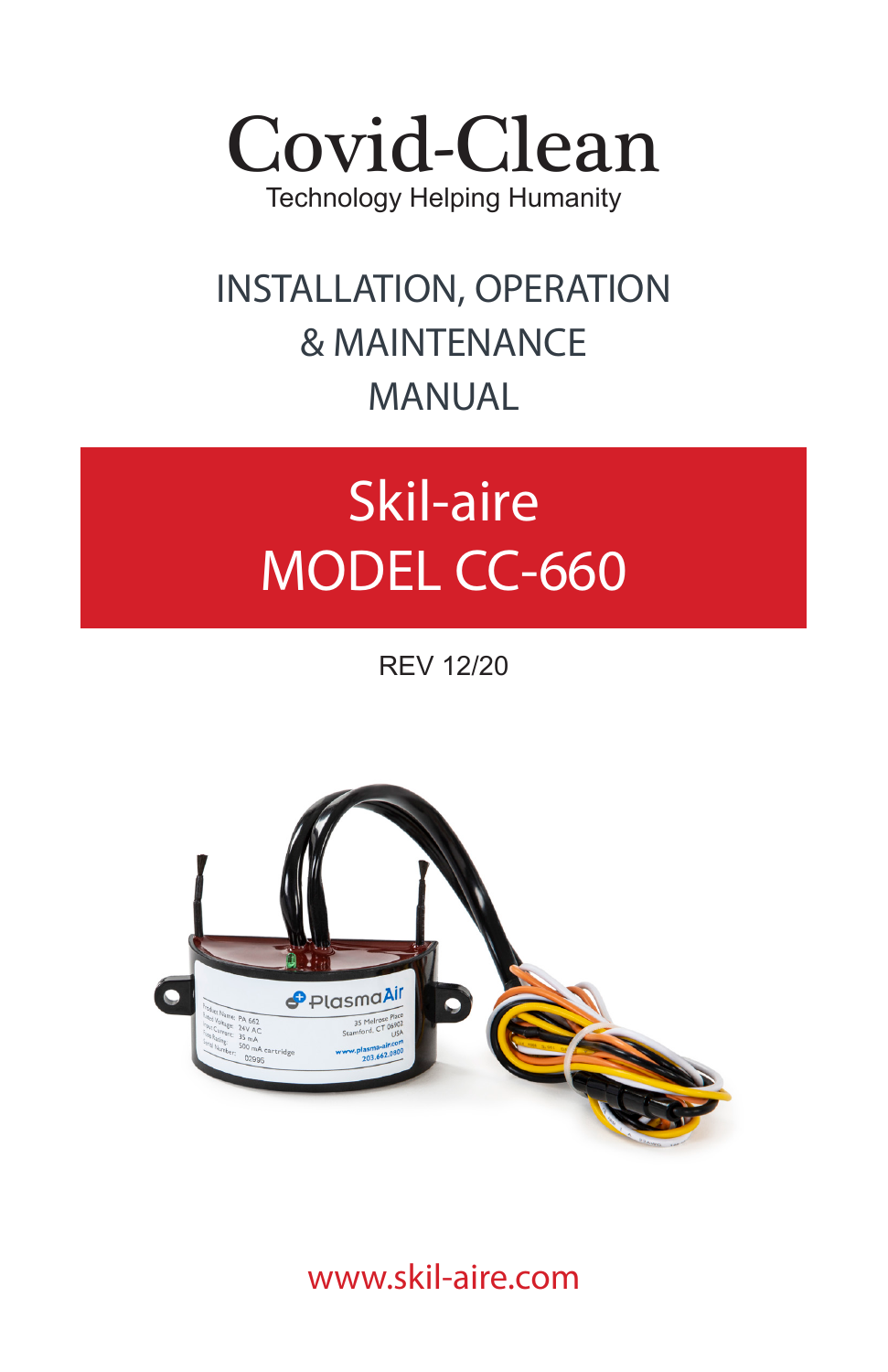## **INTRODUCTION**

The Skil-aire Model CC-660 is a needlepoint brush type ionizer producing an equal amount of positive and negative ions. The CC-660 also includes dry contacts which indicate ionizer functionality to a BAS (Building Automation System). This ionization unit is effective in reducing harmful pollutants and odors by introducing positive and negative ions into the system airflow. This unit is highly versatile as it may be installed in an air handling unit, fan coil unit, PTAC, heat pump and even a ductless split system. The model CC-660 is self contained in a potted PBT box which has molded flanges with mounting holes. Models are available to accept 12V DC, 24V AC, 120V AC and 208-240V AC without the use of an external power supply.

## **LOW MAINTENANCE**

The CC-660 is designed for continuous operation without requiring replacement parts. It is recommended that the device is mounted downstream of the filter to ensure the carbon fiber brushes remain clean.

#### **CLEANING INTERVAL:**

The CC-660 was designed for low maintenance. The device should be checked semi-annually to confirm the brushes are clean for maximum output. If the carbon fiber brushes do get dirty, the instructions below outline how to clean the device:

- **1.** Disconnect power.
- **2.** Remove any accumulated dust on bristles of the brushes with either compressed air or a toothbrush.
- **3.** Reconnect power.

## **MECHANICAL INSTALLATION INSTRUCTIONS**

#### **GENERAL MOUNTING CRITERIA:**

- **1.** Do not connect to power before mechanical installation is complete.
- **2.** Mount ionization unit to allow access for general maintenance.
- **3.** Mount the unit at or near the fan inlet using the holes in the mounting flanges, insuring that the air stream flows over the 2 brushes simultaneously. See figures 1 & 2.
- 4. The unit should be mounted downstream of the filter.
- **5.** For best results avoid locations directly after a cooling coil or humidier.
- **6.** Ensure that there is at least 1/2" of clearance between the brushes and any metal or other obstructions.

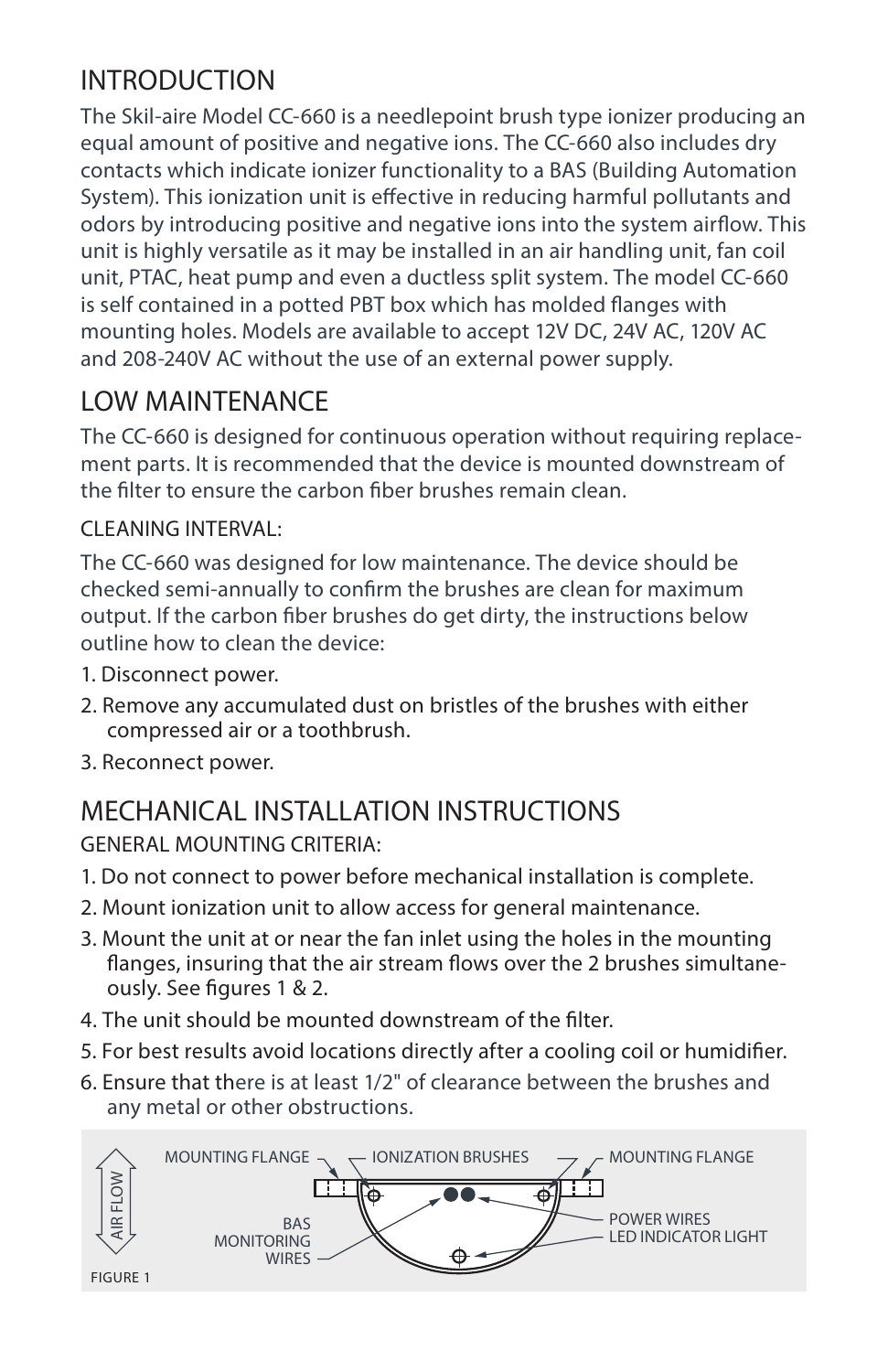

## **ELECTRICAL INSTALLATION INSTRUCTIONS**

 **WARNING: Do not connect to power before installation is complete. Always disconnect power to the unit before handling the ionizer.** 

- 1. All field wiring to be in accordance with NEC and Authorities Having Jurisdiction (AHJ).
- **2.** Connect power to ionizer using appropriate voltage per the following: 661=12V DC 662=24V AC 663=120V AC 664=208-240V AC See figure 3.
- **3.** For 120V AC and 230V AC models the installer shall provide a grounding method per the local AHJ.
- **4.** Connect the yellow and orange, normally open, monitoring wires to the Building Automation System
- **5.** For best results interlock ionizer with fan control wiring.
- **6.** Apply power to unit. Confirm that green indicator light illuminates indicating that the ionizer is functioning properly. Confirm continuity across yellow and orange BAS monitoring wires.



## **OPERATION**

- **1.** When power is supplied to the ionizer, the ionizer will be activated. The green ion indicator light will illuminate and there will be continuity across the BAS monitoring wires.
- **2.** The ionization unit is self balancing and does not require any type of adjustment.